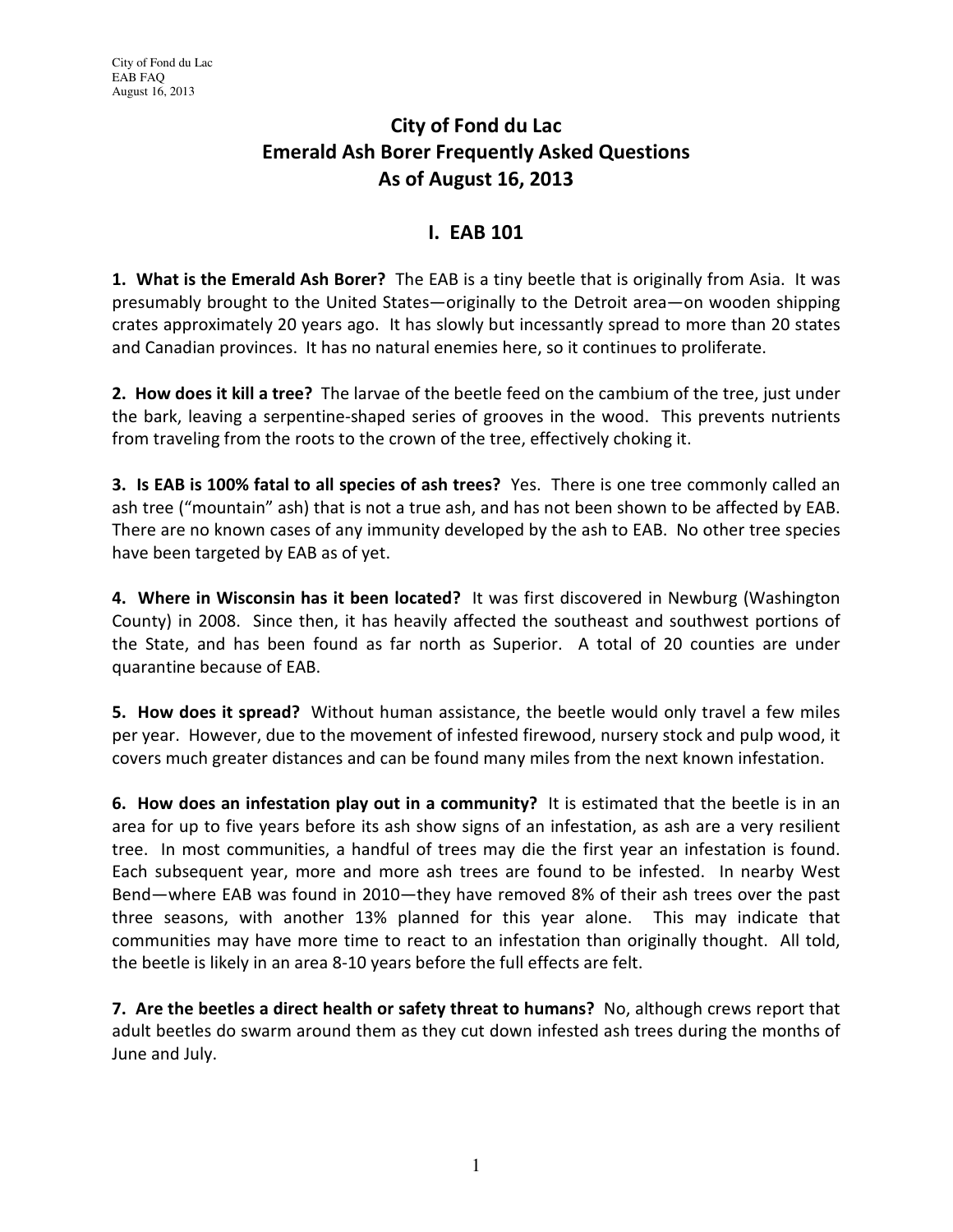8. What are some signs that my tree is being affected by EAB? The pest is attracted to the smaller branches in the upper canopy of trees, so die-back of those branches is the first sign of a problem. Increased woodpecker activity, small D-shaped exit holes from where the adults exit the tree, and epicormic shoots (where new seedlings of the tree grow up around the base of the trunk, due to the roots' nutrients not being able to move higher into the tree) may be other indications. When these signs are seen, stripping bark from a branch may reveal the Sshaped tunnels of the larvae.

9. Are ash trees prevalent in our area? Yes, ash trees are very popular throughout Wisconsin. They grow quickly and adapt well to urban environments, so they were a very popular replacement for elm trees infected by Dutch Elm Disease. About 30% of Fond du Lac's urban forest is ash.

10. What is a quarantine, and where is it in effect? A quarantine is used to slow the spread of the EAB by avoiding its transfer by humans. It prohibits the spread of ash material and hardwood firewood from quarantined areas to non-quarantined areas. We encourage residents to not move wood even throughout Fond du Lac County, as this may hasten the spread of the pest to a new community within the County. Contractors who deal with wood may receive certification to handle and move wood under strict guidelines.

11. What are the purple traps that I see hung in trees? These triangular traps attract adult EAB, and have provided early detection of the beetle in several Wisconsin communities. The State usually hangs them along major highway corridors in non-quarantined counties, but the City has hung a few throughout Fond du Lac, as well.

# II. Current City Plan (as of 8/9/13)

(More details in subsequent FAQ sections.)

1. How prepared is the City of Fond du Lac for an EAB infestation? We have had a plan in place for several years, taking small steps to minimize the impact of an eventual infestation. These steps include some preemptive removal of ash trees (removing ash trees before they die and before an infestation is found) and purchasing equipment that will allow our crews to treat some ash trees. Unfortunately, recent nearby infestations (Mauthe Lake in the southeast corner of the County, and Black Wolf just 15 miles to our north, both discovered in August, 2013) mean that an infestation is likely several years closer than we previously thought.

2. What is the scope of the threat facing Fond du Lac? A 2009 inventory showed that Fond du Lac had around 5,500 terrace ash trees. (Terraces are the City-owned strips of green space alongside a street, usually between the curb and the sidewalk.) An estimated 1,500 ash trees are located in City parks, meaning that the City could see 7,000 public ash trees die as a result of an infestation. If all of these trees were to die in a relatively short period of time (say, three years), they would have to be removed by contract at an estimated cost of over \$2.8 million.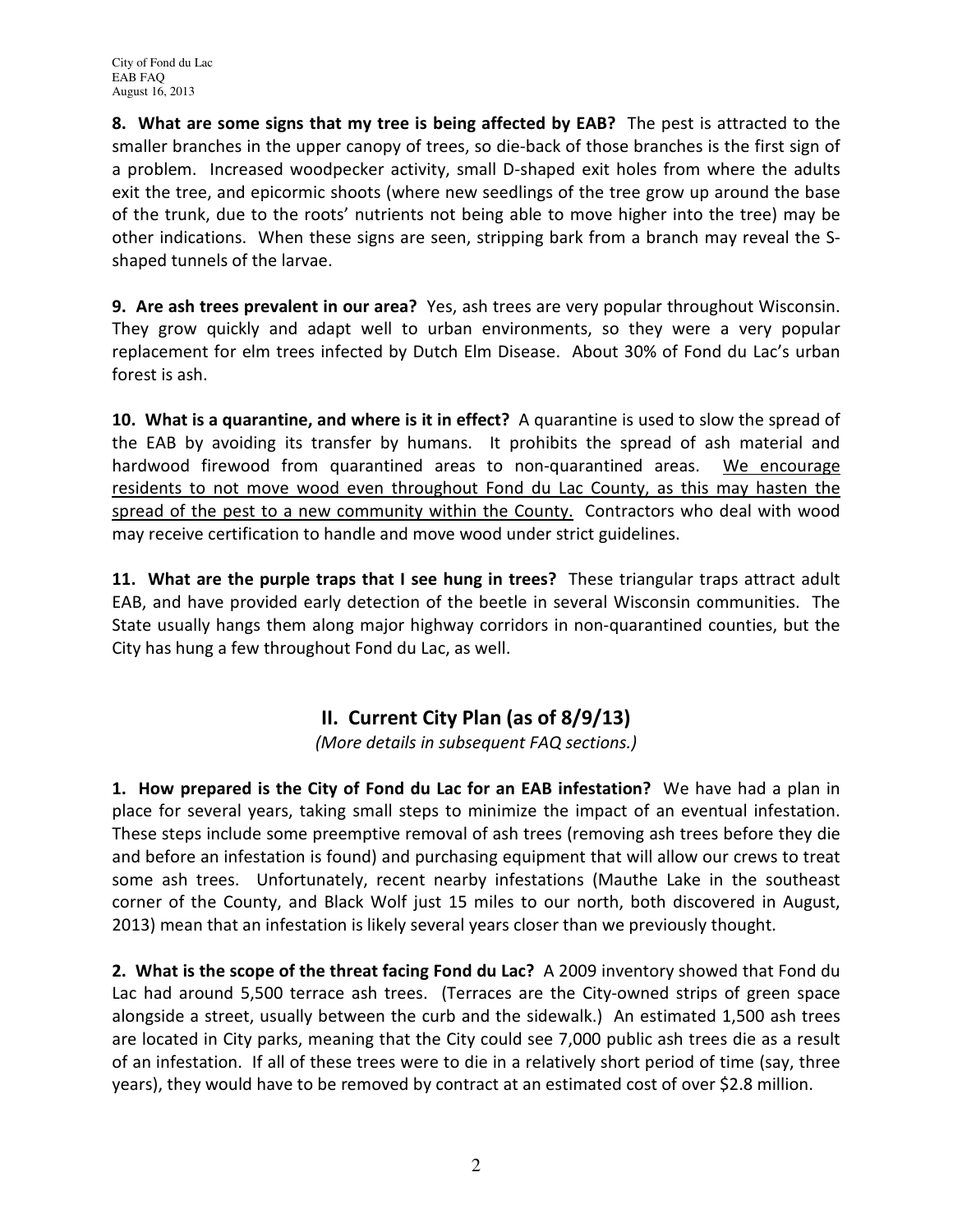3. But can't the trees just be allowed to stand, even after they're dead? Removing trees quickly after an infestation is found may delay the spread of the beetle in that neighborhood. Unlike elms and oaks, ash trees turn brittle soon after they die. Falling limbs would create a public safety crisis within a matter of a few years. Both of these are strong reasons to remove trees once they die or are found to be infested.

4. How is the City planning to address this problem? As there are no known ways to prevent an infestation with the budget that Fond du Lac has available, we plan to avoid a public safety crisis by removing as many ash trees as possible before an infestation is found here ("preemptive removals"). By spreading out removals, maximizing the work we complete with in-house crews, and treating as many trees as possible, we hope that any trees that die as a result of EAB can be removed without breaking the City budget.

5. Specifically, what actions will be taken in the next year or two to prepare for EAB? We plan to hire one or more contractors to remove up to 300 large ash trees that are in poor condition. We also plan to have our in-house Parks and C&M (construction and maintenance) crews remove as many small ash trees as their schedule allows (hopefully around 200). We also plan to take steps to establish a marshalling yard to handle the large volume of wood waste that will be generated in coming years. (Also see Section IV.)

6. What if I don't want to see the terrace ash trees in front of my home cut down? Property owners, neighbors, community organizations, and individual tree advocates are invited to "adopt" an ash tree in terraces or parks. There are chemical treatment options that are very effective in allowing a tree to survive the EAB. Adopted trees will be spared, and the citizen will be invited to have the tree treated. (Also see Section V.)

7. How will I know if the terrace tree near my home is identified for removal? The City web site will include maps that show areas where removals are planned. When our City Arborist is selecting trees for removal, he will paint a white dot at the base of the tree on the curb side. He will also provide a letter or door hanger informing the property owner of the planned removal, and allowing them to become an advocate for that tree.

8. What will be done with the stumps of trees that are removed? In the past, tree removals were followed by grinding the stumps, restoring the terrace area, and usually replanting a tree. While we continue to be committed to these steps, stump grinding and planting of new trees may be delayed several years as the available budget focuses on ash removal. (Also see Section VII.)

9. What will be done with the waste wood? Care must be taken to avoid spreading EAB through our handling of this waste wood. Contractors may take much of the wood from trees that they cut. Trees removed by City crews will be taken to a marshalling yard where plots of logs may be auctioned off for firewood. Contractors may be allowed to bring sawmills to the site to utilize the wood, and brush may be ground into mulch.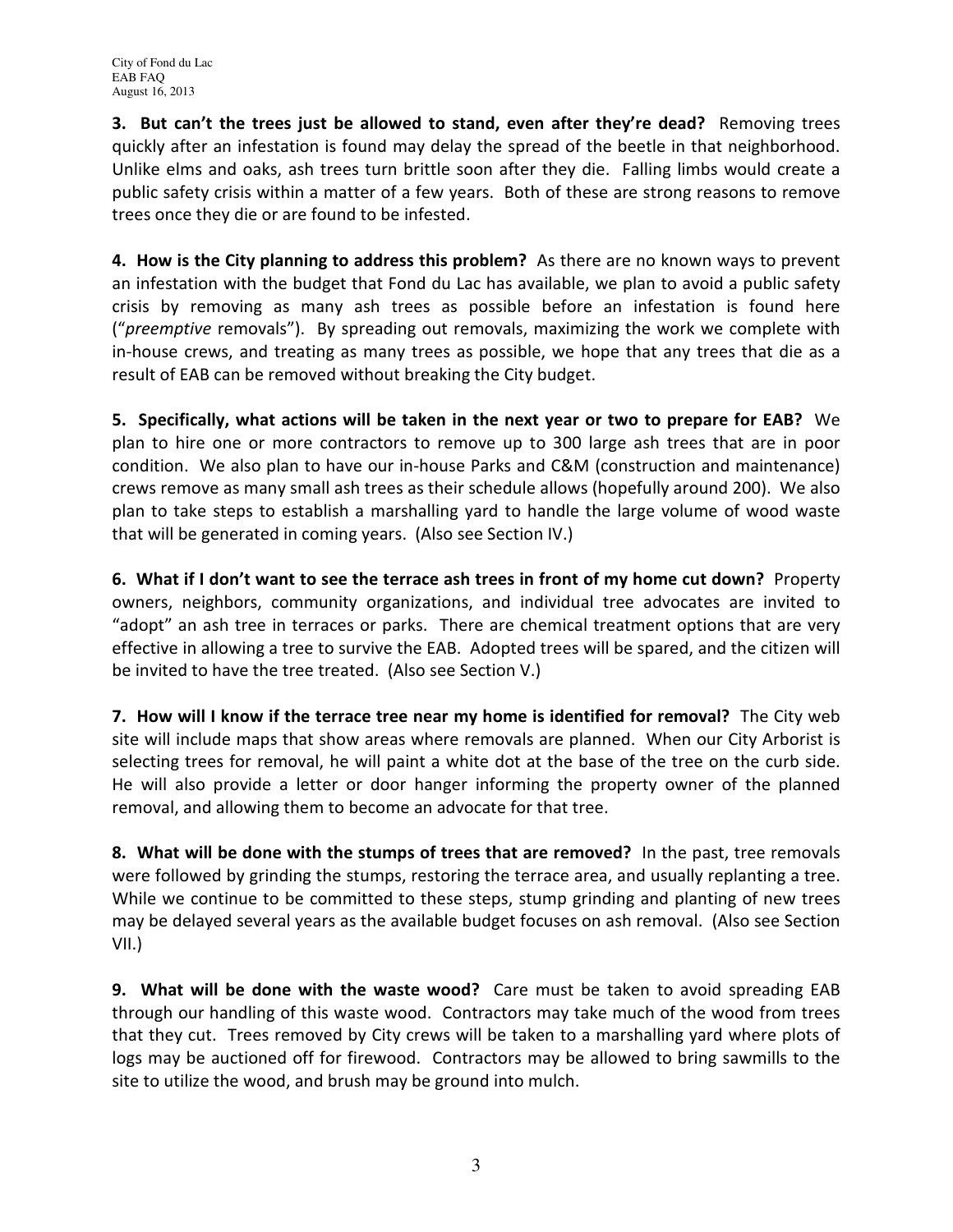## III. Education Opportunities

1. What information is available to help us understand the EAB problem and possible actions? The State web site (http://datcpservices.wisconsin.gov/eab/index.jsp) is a great resource for much more information about the EAB, including the latest finds.

2. What opportunities exist to meet with the DNR about this issue? A local public information meeting has been set up with DNR officials for Monday, October 28, 2013, at 4:30 p.m. The meeting will be held in the Legislative Chambers of the City/County Government Center, 160 S. Macy St., Fond du Lac. Future meetings can also be set up, as needed.

3. What role might service organizations, churches, family groups, or other community partners play? City staff would love to inform as many citizens as possible about this threat, and will accept invitations to speak at groups that may be interested. Some groups may choose to adopt trees that are meaningful to them (near their meeting place, a specimen tree, near a place where they hold fundraisers, etc.).

4. What consideration has been given to taking a regional approach to address EAB? The City and County have been sharing some information about nearby infestations, but no joint plans have been made at this time. Possible areas of cooperation include shared education efforts, joint removal contracts, joint treatment contracts, operating a unified marshalling yard, and exploring wood utilization options that work best with large volumes of wood.

### IV. Preemptive Removals

1. Why is the City preemptively removing ash trees (cutting them *prior to* an infestation)? Fond du Lac has over 7,000 public ash trees, and most of them will not be treated and saved. If we wait until a full EAB infestation is here, we will be trying to remove almost all of those trees over a 2-3 year period, and the budget implications will be devastating. By spreading out the removals over 5-7 years (hopefully), we can add a more manageable amount to each budget and use in-house crews more. This will also allow a phased approach for planting new trees, allowing them to have some size (and neighborhoods to not look so bare) once the borer arrives. Finally, we are hopeful that a large removal project in advance of an infestation will raise awareness and motivate more residents to choose to have their trees treated.

2. Which trees have been preemptively removed so far, and what is the plan for the future? In general, we have tried to remove trees that are in poor condition, in conflict with power lines, or affected by a street project. In 2014, we hope to remove up to 200 smaller ash trees using in-house crews, and to remove up to 300 large, problematic trees using a contract.

3. Is there a more efficient way to remove large numbers of trees? Yes. A logging company removed several hundred trees in a single week in 2010 in Oak Creek. That company is located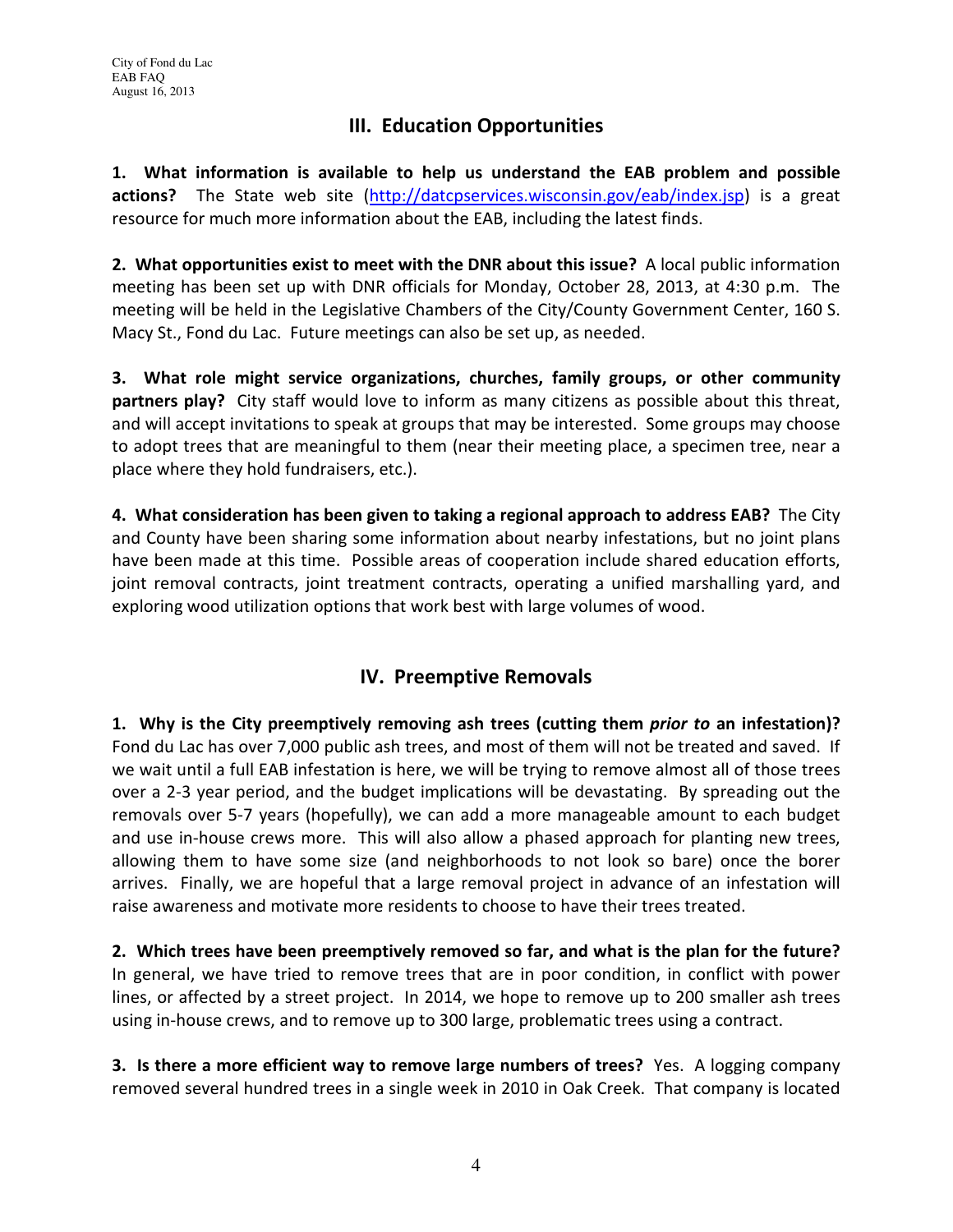City of Fond du Lac EAB FAQ August 16, 2013

near Fond du Lac, and we are exploring hosting a similar project here. The results will be more dramatic—as many trees are cut in a very short period of time—and this approach creates a lot of cleanup work for our crews, but it is a more efficient and cost-effective means of removal. Due to the severe effects of a removal project like this, we are not planning to pursue this option at least until an infestation is found in Fond du Lac.

4. Can the contractor leave the wood in my front yard after cutting the tree down? This is an option that we would like to continue to offer for non-ash trees in cases where a property owner is committed to taking all of the trunk wood from that tree. However, to ensure that infested ash wood is disposed of properly, this option will not be offered for ash wood.

5. Will trees removals be spread out? Obviously, removing trees from a single area is efficient, but we also understand the concerns with seeing entire neighborhoods stripped of their terrace trees. We will try to balance this by focusing on certain *sections* of the City for removals, but not removing all trees from a block at once. If an infested tree is found, however, surrounding ash trees will also likely be removed to slow the spread to neighboring areas. It is possible that nearby trees will be heavily infested, while trees a block or two away may not.

6. Will any costs be assessed to property owners for removal? No. Dead trees on City right of way will be removed at no direct cost to the property owner. The removal of dead *private* trees will be the responsibility of the property owner.

7. What should I do with my private ash trees? Private ash trees can be treated by the owner, perhaps using a contract coordinated by the City. If a tree dies, however, it is the responsibility of the property owner to have it removed and disposed of properly. In fact, dead trees on private property can pose a public nuisance, and the City may levy fines against owners who fail to remove them in a timely manner.

### VI. Treatment Options

1. What is the cost of the annual treatment of a tree? The cost depends on the type of treatment, and the frequency that the tree needs to be treated is affected by size, whether a tree is already infested, etc. The City is planning to coordinate a treatment program that City residents can participate in, paying to treat public or private ash trees that they want to save using trunk injections. We believe that a joint project will provide a more successful and costeffective result, but residents are also welcome to pursue other treatment options on their own. Although some large projects see the price as low as \$5 to \$8/diameter inch, the figure we have received in our area indicate that trunk injections will likely cost around \$10 per diameter inch, every two years. So a 15" tree would cost up to \$150 every two years.

2. Can I treat a tree myself? Yes, some forms of treatment do not require a certified applicator to use them. Soil injections and soil drenches are other forms of treatment; at least one such product (Bayer Advanced Tree & Shrub Insect Control) can be applied by homeowners and is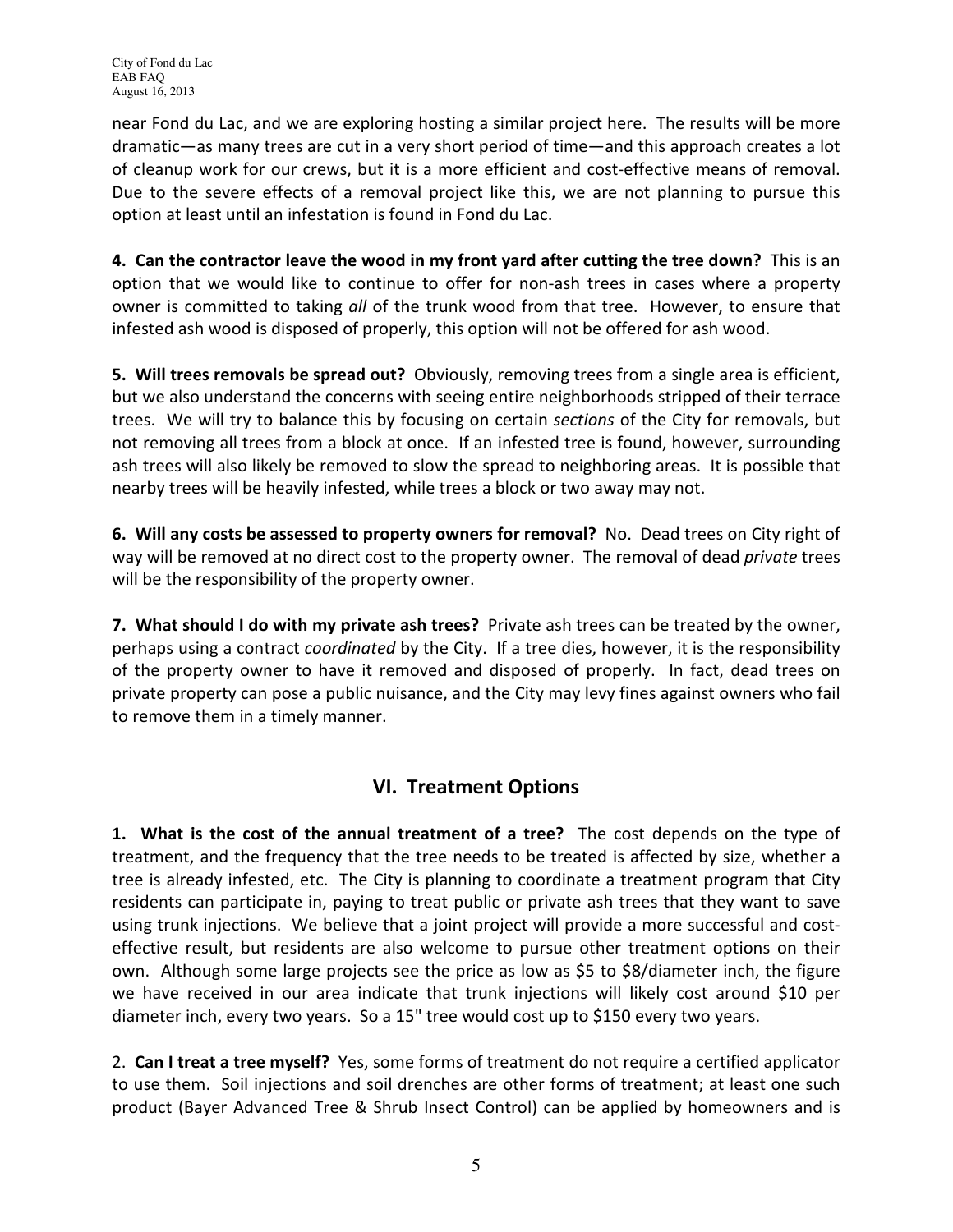available at local stores. Residents who treat trees on their own should notify the City so we can make a record of that information. Removal of a public tree on that list would then only be removed if its health declined 40% or more.

2. What is the success rate when treatment has been administered? Trunk injections started before a tree is in decline because of an infestation are more than 95% effective.

**3. Why isn't the City paying to treat its public trees?** The primary reason that we are not planning to treat all of our public ash trees is expense. If we treated them every two years, we'd be treating 3,500 trees a year. If they average 15" in diameter and the cost is \$8/diameter inch, we'd spend \$420,000 every year for the next 20 years or more, and we simply can't afford to devote that much of our budget to this. The City is under strict tax levy limits from the State, and entire categories of other city services would have to be cut to make up for this budget. Contrast this with a few years of increased costs for one-time removal, and unfortunately, this is the only route that seems feasible.

4. Is the City treating any trees? Yes. We have the equipment, trained crew and budget to treat approximately 200 trees. We are planning to select white ash trees in Lakeside Park for this program.

5. Is it worth treating a tree that's in poor condition? Experts estimate that treatments can still save a tree even after the die-back in the canopy is progressed as far as 40%. Obviously, the chances of a tree surviving are much higher the earlier in an infestation a treatment starts.

6. How long must treatments continue to avoid a renewed infestation? An active infestation is around for a decade or more before theoretically the Borer would run out of food stock. Then we would have to wait for the ash trees within a 15 mile radius (the maximum flying distance of an adult) to be gone to avoid it from coming back. It is speculated that we would need to treat for at least 20 years to avoid recurrence, and even then the pest could be brought back by human activity. For this reason some people will want to choose to treat their trees indefinitely.

7. When should treatments begin? The DNR recommends treating trees when the nearest known infestation is 12-15 miles away. With the recent discovery in Black Wolf, the City of Fond du Lac is now within this radius, and the City is moving forward with treatment options.

8. Are there any other means of protecting trees from EAB? Chemical treatments—and to a lesser degree biological approaches (parasitic wasps)—have been effective in protecting trees from the EAB. We do not plan to introduce parasitic wasps at this time, as they have only been shown to save about 20% of exposed ash trees, and the long-term impacts of the wasp itself are not fully known. However, assuming that preemptive removals and chemical treatments are not sufficient to bring down the ash population to a manageable level once there is a full infestation, wasps may be used to save as many untreated trees as possible.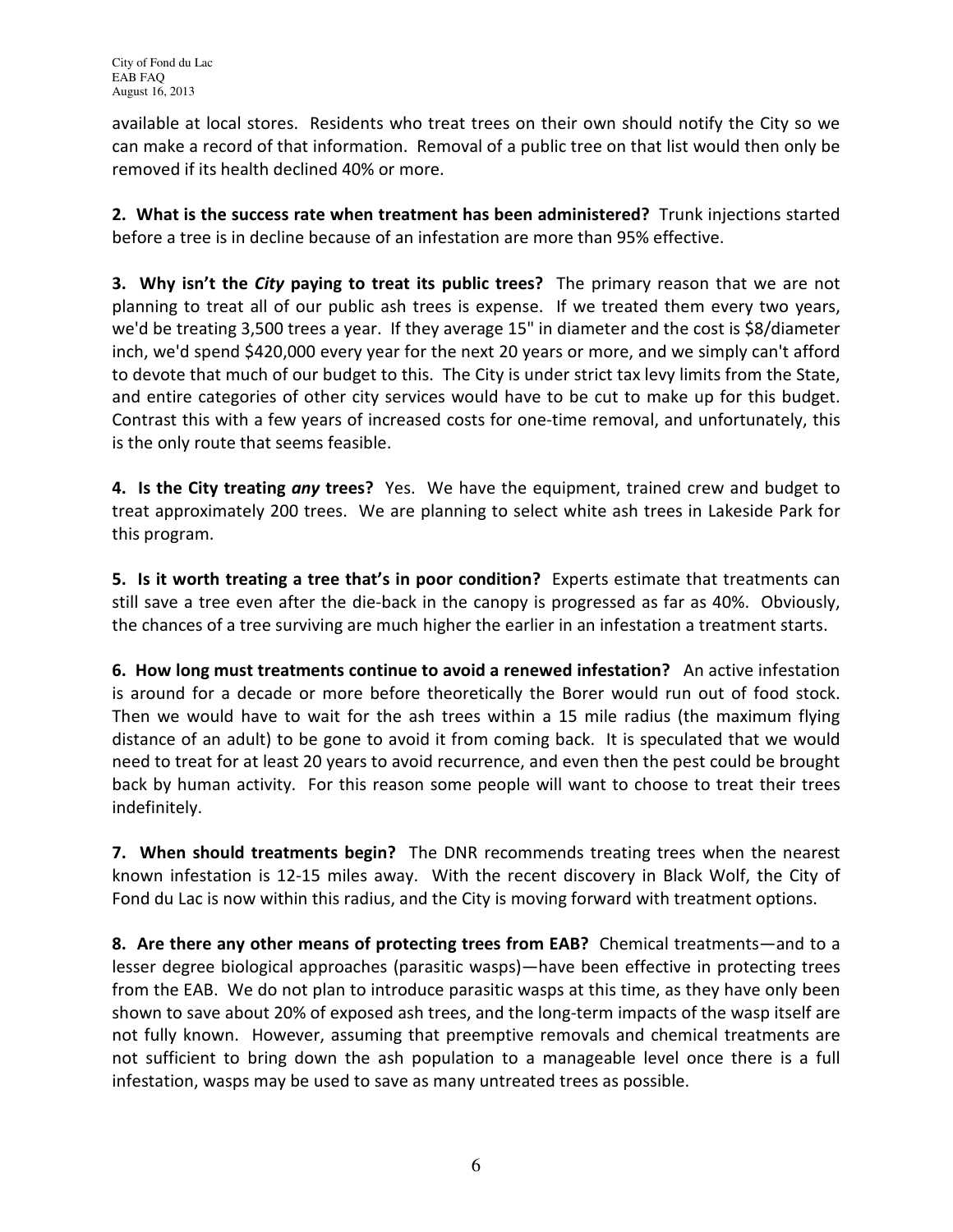#### VII. Budget

1. What is the City's current and proposed budget for tree operations? Several City budget accounts are used for tree operations. In 2013, approximately \$100,000 was spent to hire contractors to prune some trees, and remove others (along with their stumps). Another \$25,000 was used to plant new trees at those sites. Although not tracked separately, City crews also prune and remove trees. The proposed budget for 2014 continues these programs, and adds another \$100,000 specifically for more ash tree removals.

2. Why would new trees be replanted? Trees offer many benefits to our community, including energy savings, asphalt cooling, carbon sequestration, and stormwater management. They also have been found to increase property values, business success, and the quality of life in a community. A recent analysis by the DNR showed that Fond du Lac receives over \$1.7 million in benefits each year from its urban forestry canopy.

**3.** What is the cost for planting a new tree? Contracted tree planting expenses range from \$110 (bare root, certain species) to \$250 (ball & burlap, certain species) per tree.

4. What is the cost of removal of a tree? Removal costs vary greatly based on size, condition, obstructions, etc. An average tree costs between \$300 and \$500 to remove by contract, including the grinding of the stump. Stump grinding by itself costs about \$70 each.

5. What was the impact of the 2012 drought on tree health? Many trees died in 2013 because of the previous summer's drought. Funds that had been intended to remove ash trees and pay for replacements had to be used to remove hazard trees of other species. In 2013, over \$13,000 that had been intended to plant new trees had to be used instead to remove hazard trees.

6. What are some grants or other outside funding sources that may be used? The DNR offers a \$25,000/year urban forestry grant. Even though this focuses more on management and planning initiatives than operations, the City will be pursuing this grant consistently. The American Transmission Company offers up to \$5,000 for replanting trees in communities where they remove trees under their power lines. And Community Development Block Grant funds may be used to replace trees in areas with a high number of properties with low to moderate income.

#### VIII. Replanting Plan

1. Will the City replace all ash trees that are removed? Replacement of all of these trees and eventually having a tree in every good planting site on our streets—is the long-term goal of the City. However, during the "crisis mode" an EAB infestation, we will likely focus on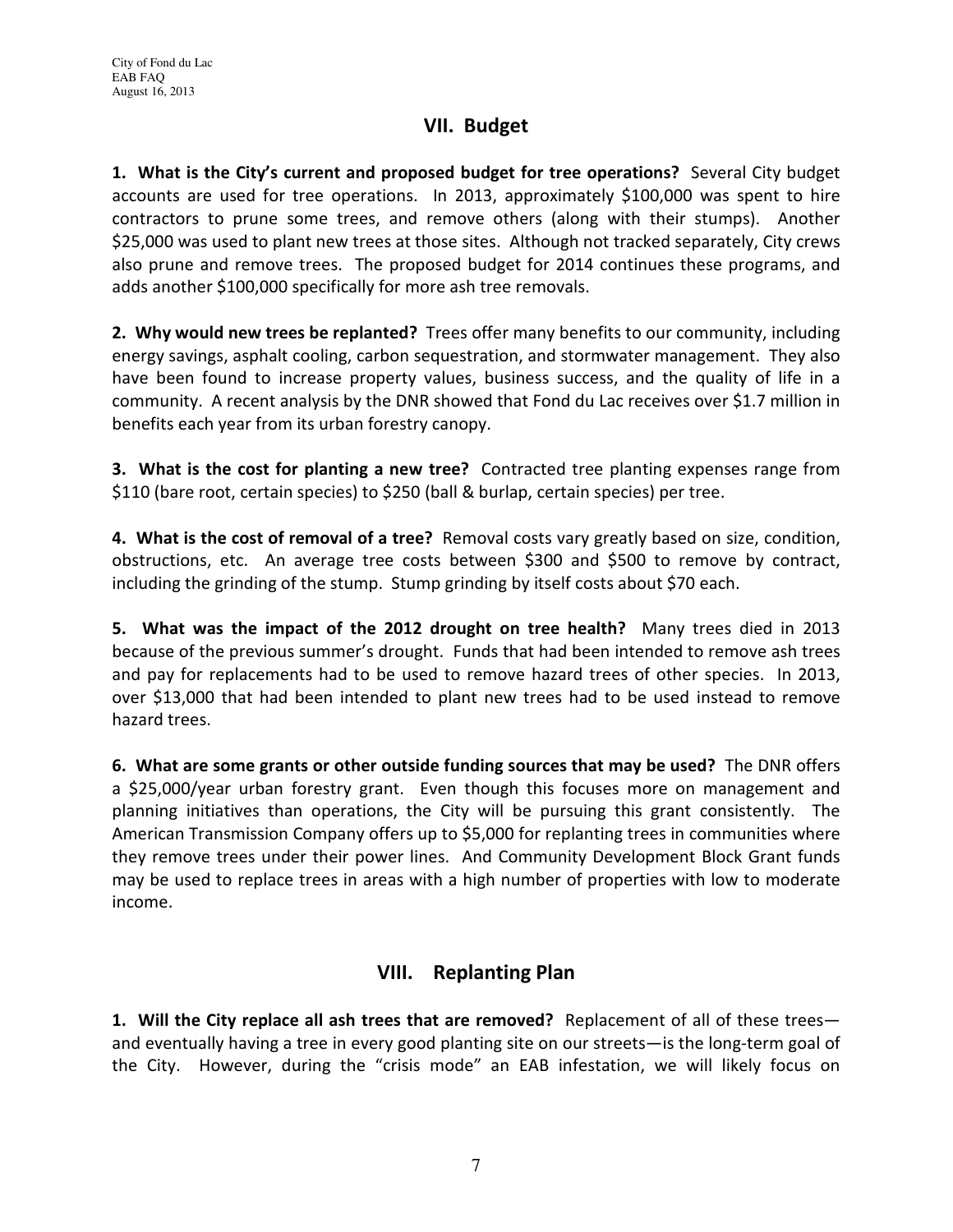removals. Stump grinding and tree replacement may be reduced or delayed during these next several years.

2. How will sites be selected for replanting? As we are planning to remove more trees than in the past—but are not able to increase our budget for replanting—some sites will not have new trees planted right away. The following standards will be followed to prioritize the sites selected for new trees:

a. Only plant a replacement tree if the property owner wants one.

b. Do not plant a replacement tree if the site is not appropriate for one (terrace too narrow, too near another tree, over or under utility lines, blocking signs or streetlights, etc.).

c. Only plant one replacement tree even if two are removed from a terrace.

d. Place the highest priority on properties that paid directly for the removed trees. This mostly impacts subdivisions constructed over the past 25 years, many of which are south of Pioneer Rd. and east of National Ave.

e. Trees removed under current street projects have the replacement costs for those trees already budgeted, and will not have to compete for these replacement dollars.

f. A cost-share program may have to be implemented in the future, when a full infestation leads to removals on a larger scale and replacement funds are more limited than ever. Under such a program, new trees will only be provided when a property owner pays a share of the expense or plants a tree on their own.

3. Will I have a say in what type of tree is planted? If we implement a cost share program, yes, you will have more say in the location and species of tree. Obviously, this selection will have to meet certain guidelines.

4. If I'm willing to pay a share of the cost, can a replacement tree on my terrace move up in priority? Yes. The City has had a cost-share program for several years, and we could look to expand this in the future. Residents who wouldn't otherwise qualify for a replacement tree could join this program and pay 50% of the expense. This program would not be limited to ash tree replacement.

5. What if my terrace is too narrow to support a tree? To encourage trees in our neighborhoods and throughout our community, we will look at planting trees on private property—usually just behind the sidewalk—in areas with narrow terraces. The tree will become the property—and responsibility—of that property owner.

6. Can I plant my own tree in the terrace? Yes, within guidelines established by the City. The tree will have to be at least 1.5" caliper, and of an appropriate species for the location. A nocost planting permit will be required to ensure that the trees and planting procedures meet these standards.

7. What goal does the City have to encourage tree diversity? The City's goal is to eventually reach a point where no tree species comprises more than 10% of the urban forest. This will